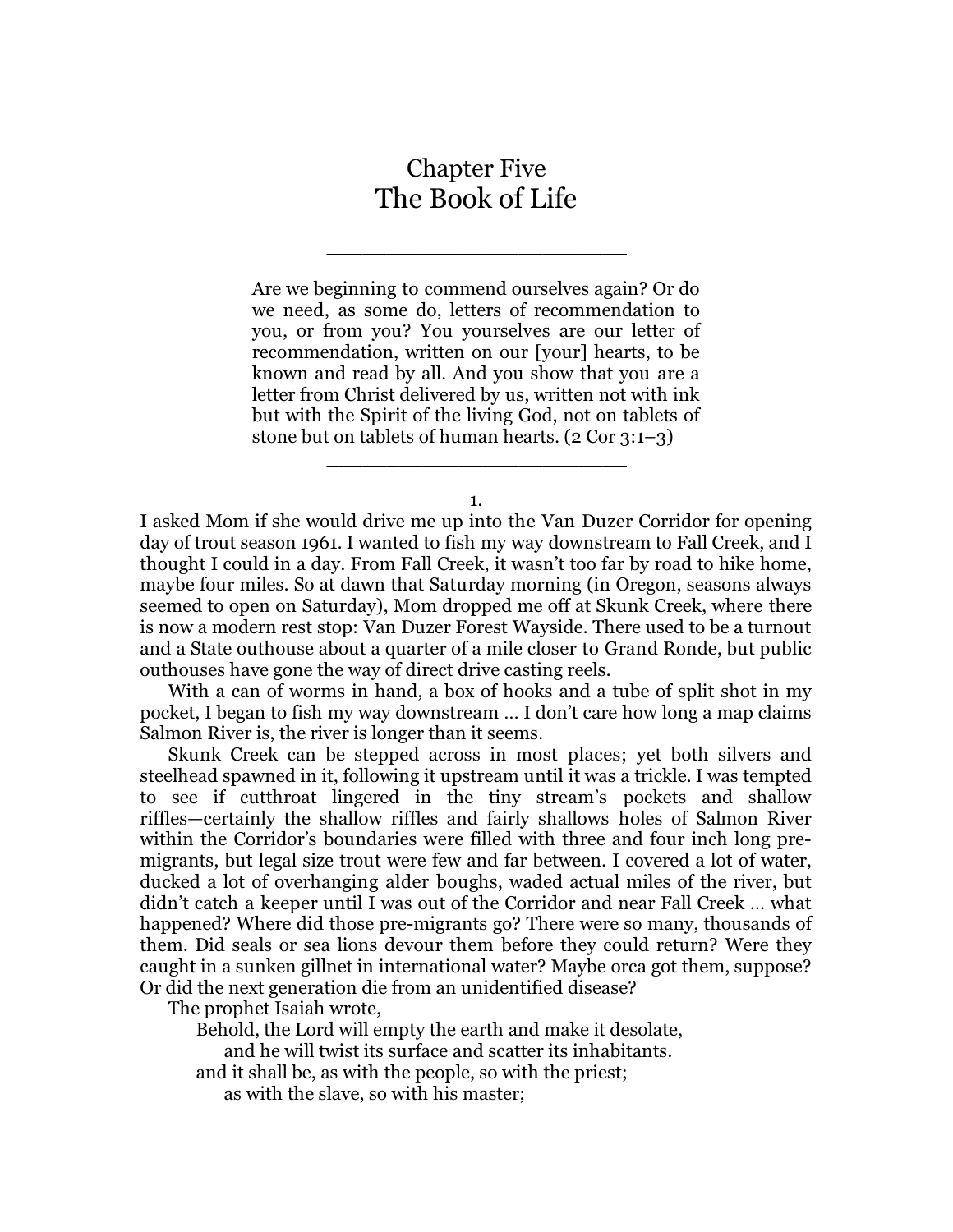as with the maid, so with her mistress; as with the buyer, so with the seller; as with the lender, so with the borrower; as with the creditor, so with the debtor. The earth shall be utterly empty and utterly plundered; for the Lord has spoken this word. The earth mourns and withers; the world languishes and withers; the highest people of the earth languish. The earth lies defiled under its inhabitants; for they have transgressed the laws, violated the statutes, broken the everlasting covenant.  $(24:1-5)$ 

Did the Lord wipe out the pre-migrants, or did those who *transgressed the laws, violated the statutes, broke the everlasting covenant* kill what didn't deserve to die so that "a curse devours the earth, / and its inhabitants suffer for their guilt" until "few men are left" (Isa 24:6).

The promise of Scripture is that men (human beings) will be as few as premigrants were on that day in 1983 when I would have shown Robin Karnes the river of my youth if it had still existed.

I graduated from high school June 3 $^{\rm rd}$ , 1963; on June 4 $^{\rm th}$  I was in Reno where I would work for my aunt and uncle, cutting fabric for change aprons, riveting on snaps and buckles, monogramming hotel and motel linen. I took a trout rod with me and fished the eastern high Sierra's Walker River with my aunt and uncle one weekend. I made a couple of casts in the Willamette River while I was a student at Willamette University, Salem, in late 1963. Otherwise I didn't again wet a line until July 1965, when I discovered a ranch pond in Klamath County that was underfished by anglers and overstocked with bass—I don't think I even bought a fishing license for 1964, but I did buy a new Fenwick seven foot rod, one of the last models that used a metal ferule. It was this rod that I used for summer steelhead in the Siletz River when I resumed near-daily fishing in 1971.

What does my fishing have to do with Scripture, and why mingle theology with memories of growing up?

My physical maturation was a visible thing in this world—and the visible things of this world reveal the hidden things of God, including the spiritual maturation of disciples as sons of God. I am in this written work reduced to a text that forms the shadow and copy of an invisible epistle, not yet completed, in the heavenly Book of Life, this epistle being that of a fisherman who turned from fishing to hunting. But it is the promise that men will be few which should concern "Christians," for the scarcity of men in this world will be a visible thing that reveals the scarcity of the sons of God when judgments are revealed: Jesus said, "'For many are called, but few will be chosen'" (Matt 22:14). Many are born of spirit, but contrary to what silver Christendom claims, few will be glorified. Few want to be *one* with God enough to keep His statutes and commandments,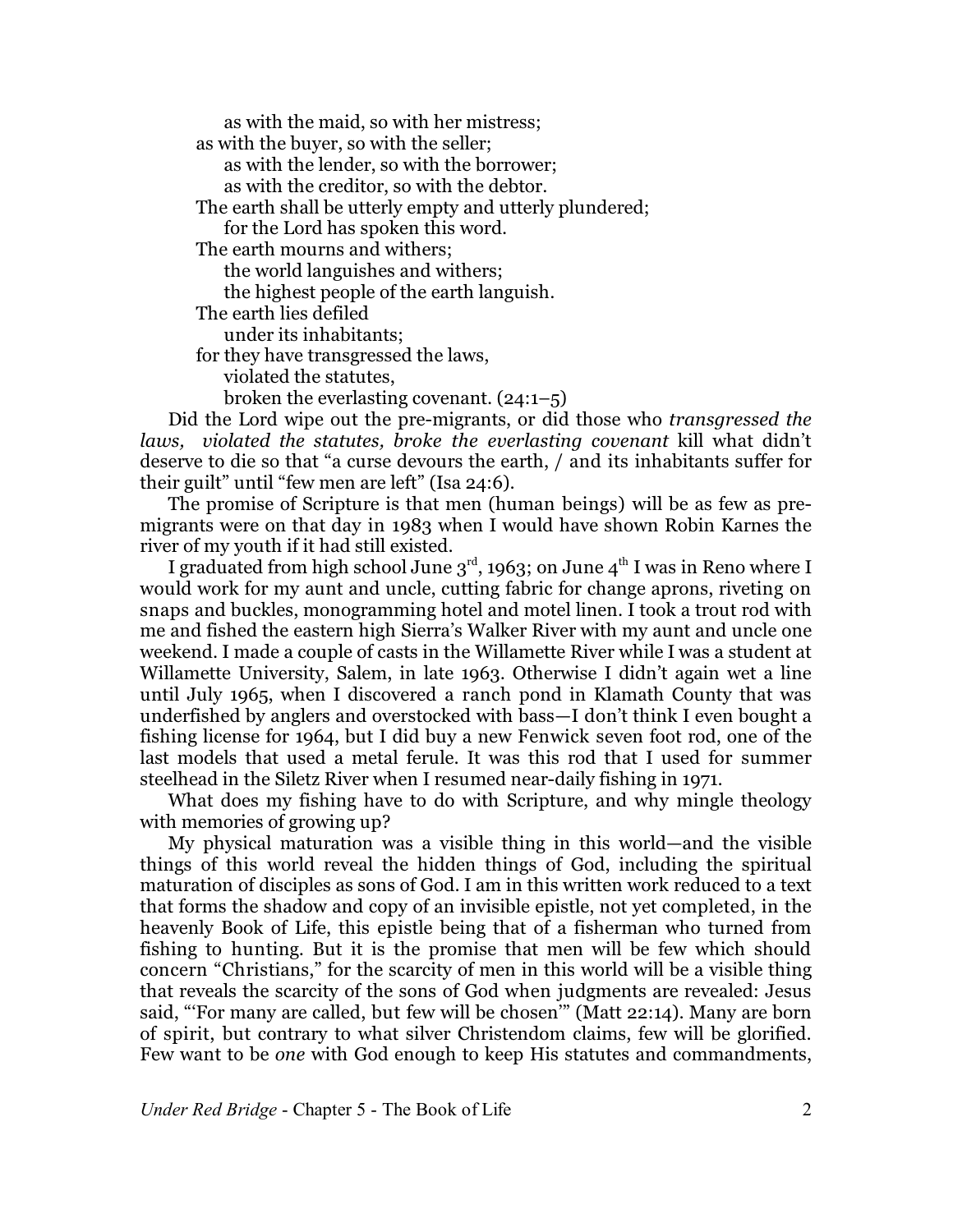the house rules of the kingdom of heaven. For most Christians, grace gives to the Christian license to do evil that good may come—their condemnation is just, or so says Paul (Rom 3:8). And their condemnation is just, for the work of the law is love for God and love for neighbor. The person who does not keep the commandments by faith is without love, but it isn't the commandment against murder, against stealing, against lying, against adultery, against coveting to which Christians object. All of Christendom recognizes that murder or adultery comes from loving self more than neighbor. It is the commandment to enter into God's presence on the seventh day that causes the problems, for Christendom vigorously rebels against keeping the Sabbaths of God all the while attempting to take the kingdom of heaven by force, the phrase *kingdom of heaven* as used by Jesus and quoted by Matthew forming a euphemistic expression for *Christ*, the Anointed One[s].

The Law of Moses is not the Sinai covenant or even second covenant mediated by Moses (i.e., the Moab covenant), but is all of the Torah, the five books credited to Moses.

Textual criticism questions whether Moses wrote any of the five books credited to him, with critics' strongest case coming from the differing styles of the two incompatible creation accounts (i.e., incompatible if both accounts are about a physical creation) … is not the writing style of this written work different from the style of *Philadelphia's Manual of Procedures*? Yet I will have authored both with, however, editing input from another *Philadelphian* when writing the manual.

This text will read like the essays of the first edition of *A Philadelphia Apologetic*, a work that when compared to the manual discloses how much growth has occurred in seven years. And as there was no need to apologize for being six feet tall and two hundred twenty pounds by my thirteenth birthday, there is no need to apologize for spiritual growth even if this growth causes others embarrassment. In the incident briefly related in the third section of Chapter Four about taking the basketball away from those sixth grade boys who didn't want me to play with them, I describe the physical shadow of what will happen spiritually—indirection is in play throughout this work for it isn't a basketball that I take from Christendom but the goal (basket) itself.

The prophet Zechariah wrote,

"Awake, O sword, against my shepherd,

against the man who stands next to me,"

declares the Lord of hosts.

"Strike the shepherd, and the sheep will be scattered;

I will turn my hand against the little ones.

In the whole land, declares the Lord,

two thirds shall be cut off and perish,

and one third shall be left alive.

And I will put this third into the fire, and refine them as one refines silver, and test them as gold is tested.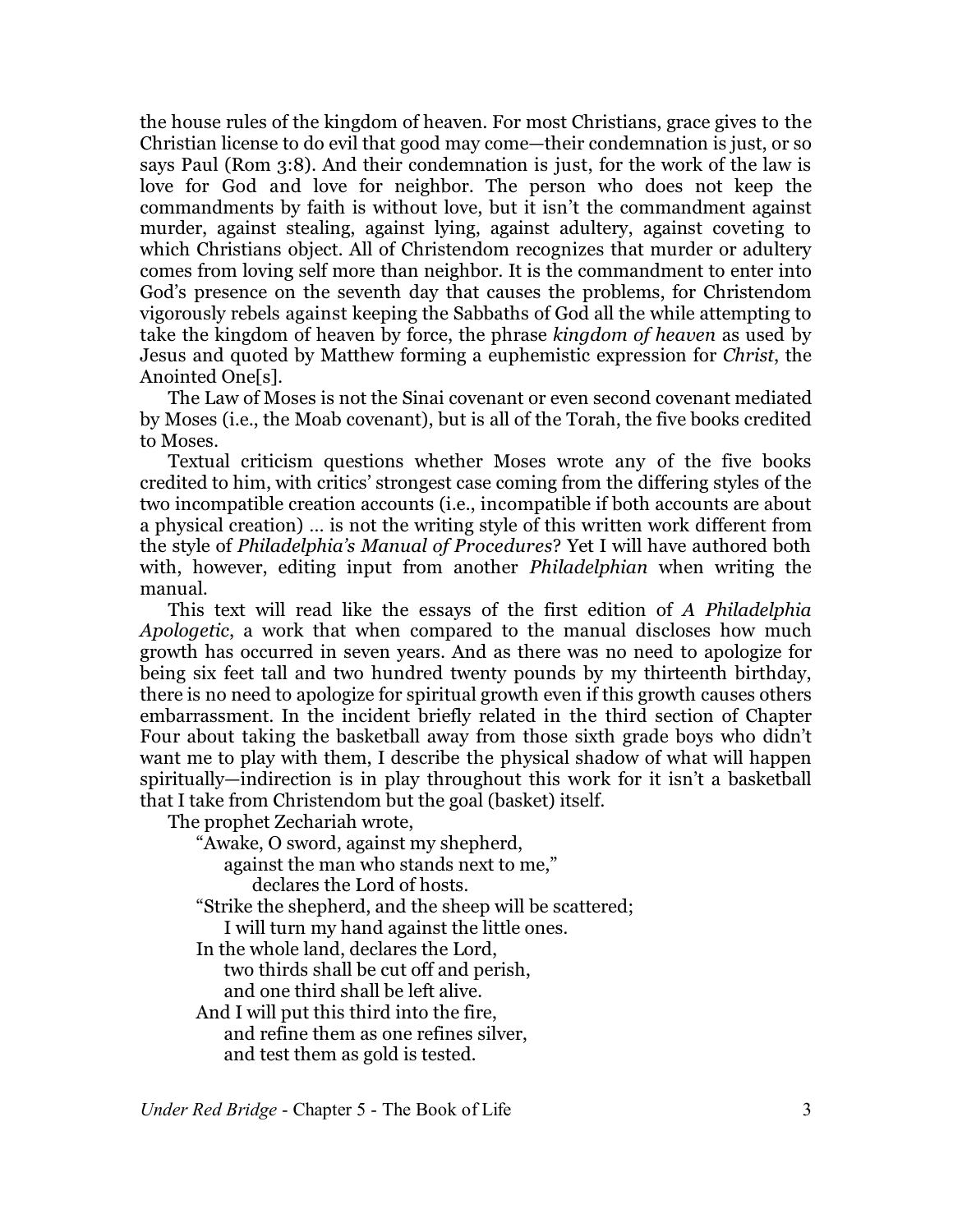They will call upon my name, and I will answer them. I will say, 'They are my people';

and they will say, 'The Lord is my God.'" (13:7–9)

Jesus identified Himself as the Shepherd who will be struck: Jesus said to His disciples, "'You will all fall away because of me this night. For it is written, "I will strike the shepherd, and the sheep of the flock will be scattered"" (Matt 26:31) ... falling away is being scattered. Being cut off and perishing goes beyond falling away or being scattered.

Before proceeding, the concept of thought-couplets being the structural device around which Hebraic poetry is built needs to be examined in the above passage: the natural or physical presentation of the thought in the initial couplet is, *Awake, O sword, against my shepherd, against the man who stands next to me*. The spiritual presentation is what Jesus cited, *Strike the shepherd, and the sheep will be scattered*.

The second thought-couplet consists of its natural presentation—*I will turn my hand against the little ones*—and its spiritual presentation of the same thought: *two thirds shall be cut off and perish, and one third shall be left alive.*

The first and second couplets together form one larger thought-couplet which has the first couplet as the natural presentation of the thought forming the second couplet … the Lord of Hosts (the Father, for Jesus would be the man who stood next to the Lord of Hosts) will turn His hand against the *little ones* as He brought the sword against Christ Jesus. The *little ones* are to the Lord of Hosts as Jesus was to the Lord of Hosts; the *little ones* are the Body of Christ, and if the Body then they are also *Christ*. And the Father will bring the sword against Body as He brought the sword against Jesus.

The natural presentation of the third thought-couplet is, *And I will put this third into the fire, and refine them as one refines silver, and test them as gold is tested.* The spiritual presentation is, *They will call upon my name, and I will answer them. I will say, "They are my people"; and they will say, "The Lord is my God."* And this third couplet, which is formed from two lesser couplets, is actually the spiritual presentation of the couplet formed by the first and second couplets … the third part of humankind that will all be born of spirit when the Holy Spirit is poured out on all flesh (Joel 2:28) constitutes the largest portion of the harvest of firstfruits that began with Christ Jesus, the First of the firstfruits.

Now, do these numbers agree with other biblical prophecies?

Without making the case here, I will assert that the prophesied Tribulation is seven prophetic years (2520 days) long, with the first half (1260 days) forming the shadow and mirror image (chiral image) of the second half (another 1260 days). The middle of the Tribulation is marked by the kingdom of this world becoming the kingdom of the Father and His Christ (Rev 11:15); by the kingdom of this world being given to the Son of Man (Dan 7:13–14); by dominion over this kingdom being taken from the four kings that are the four horsemen (Dan 7:11–12); by Satan and his angels being cast from heaven (Rev 12:7–10); by the Holy Spirit being poured out on all flesh (Joel 2:28); by the split Mount of Olives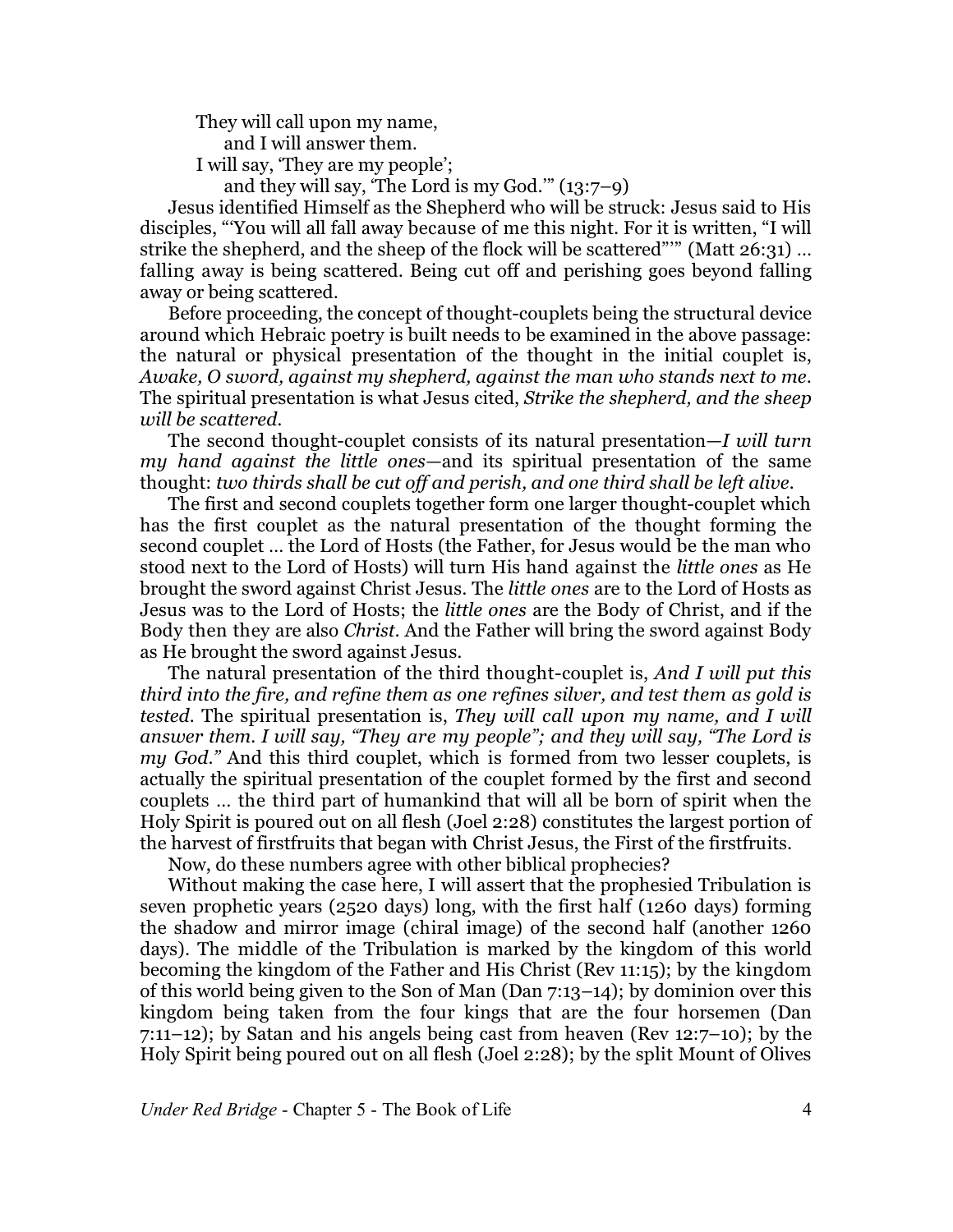"swallowing" the armies of the man of perdition (Zech 14:3–4; Rev 12:16; Dan 9:26; Ex 15:12); by Satan coming claiming to be the Messiah and giving his usurped authority to the king of Greece (Rev 13:1–4). Satan is the second beast of Revelation chapter 13; the spiritual king of Greece is the first beast (the king of Greece is not one king but a federation of kings functioning as one king).

Within the seven years of Tribulation are three woes, with the second woe having a known beginning and a known end … the first woe ends in Revelation 9:12. This first woe apparently begins in Revelation 8:13, when an eagle with a loud voice flew overhead and said, "Woe, woe, woe to those who dwell on the earth,'" and apparently includes just the fifth Trumpet Plague. The second woe that begins with the sixth Trumpet Plague ends at the 1260 day mark, the end of the ministry of the two witnesses (Rev 11:14). The third woe, now, is the seventh Trumpet at which the kingdom of this world is given to the Son of Man thereby beginning a reign that shall never end (Dan 2:44). The third woe, then, does have an effective end when Christ Jesus returns, but this woe will also include the short while (three and a half years) when Satan is loosed after the 1,000 years, which is why its end is not seen within the narrative of Revelation—

A few words need to be said about Revelation: John was in vision on the Lord's Day, which isn't a day of the week but the "day" at the end of the age when the kingdom of this world is given to the Son of Man. Thus the vision John sees doesn't occur at the end of the 1st-Century CE, but at the end of the age when the events of the vision are soon to occur (Rev 1:1; 22:6, 10, 12, 20). John is told not to seal the vision for "'the time is near'" (22:10), but the time was not near to the 1<sup>st</sup>-Century CE but to the 21<sup>st</sup>-Century. So the words of Revelation have not been understandable because the words describe attributes of, or how the entity functions in the plan of God; e.g., Christ Jesus doesn't "appear" as a slain Lamb (see Rev 1:13–18), but He functions as one so He is described as one (Rev  $5:6$ ; 14:1–5), with the seven eyes said to be seven spirits of God, for the seven spirits function as *eyes* and the seven horns are now the seven churches.

Daniels visions were sealed and kept secret until the time of the end (Dan 12:4, 9; 8:17, 26), and despite the angel telling John not to seal the prophecy of Revelation, the prophecy was sealed by two literary tropes, the first being that the vision doesn't occur until *the day of the Lord*, when Christ Jesus as the Lamb removes the seals of the scroll, and the second being that the things named or described are how the things function in the plan of God. The Lamb has not, as of today, removed the seals off the scroll, but because the scroll is written within and without, quite a bit of the scroll can be read because the visions of Daniel have been unsealed: we are living in the generic time of the end, that period shortly prior to the beginning of the Tribulation.

Returning now to the numbers: the sixth Trumpet Plague occurs at or near the middle of the seven endtime years of tribulation, and in this sixth Trumpet Plague a third part of humankind will be killed. The remainder of humankind will be shortly born of spirit when the Holy Spirit is poured out on all flesh; this third part of humankind will be as Seth was, in that this third part will be by birth accepted by God and will be a replacement for righteous Abel, slain by his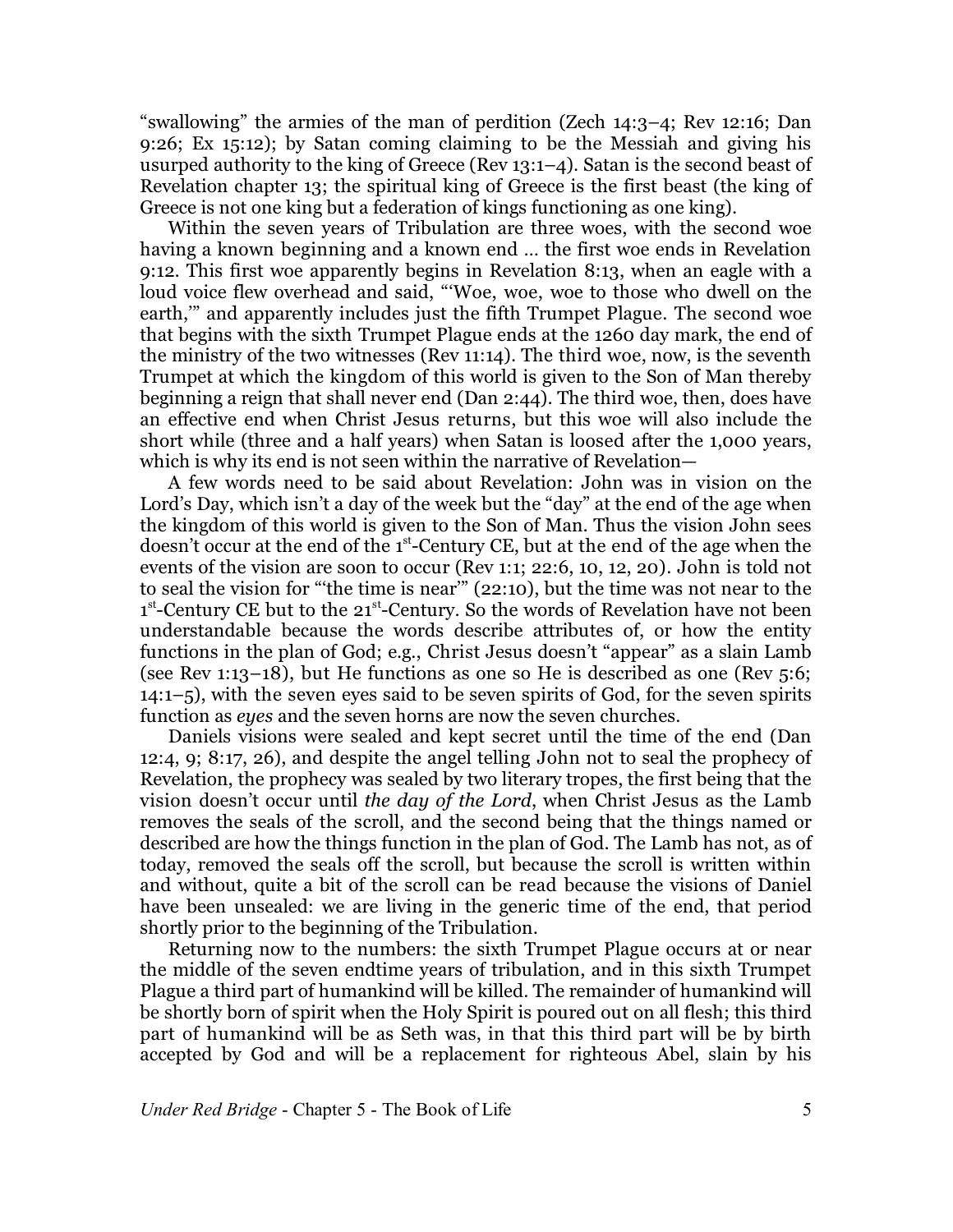brother. Thus, the third part of humankind slain in the sixth Trumpet Plague functions as the *ransom* for the third part that will be shortly born of spirit as sons of God, called by God and identified by God as *His people* (Rev 18:4).

The prophet Isaiah in Hebraic poetry recorded,

But now thus says the Lord,

he who created you, O Jacob,

he who formed you, O Israel:

"Fear not, for I have redeemed you;

I have called you by name, you are mine.

When you pass through the waters, I will be with you;

and through the rivers, they shall not overwhelm you;

when you walk through fire you shall not be burned,

and the flame shall not consume you.

For I am the Lord your God,

the Holy One of Israel, your Savior.

I give Egypt as your ransom,

Cush and Seba in exchange for you.

Because you are precious in my eyes,

and honored, and I love you,

I give men in return for you,

peoples in exchange for your life. (43:1–4)

The natural portion of the first thought-couplet is, *he who created you, O Jacob*, with "Jacob" being the given human birth name. The spiritual portion of this first couplet is, *he who formed you, O Israel*, with "Israel" being the name Jacob received after wrestling with the Lord and prevailing (Gen 32:28).

But the first thought-couplet forms the natural portion of an expanded thought-couplet consisting of the couplet, *Fear not, for I have redeemed you;* (the natural presentation of the thought) *I have called you by name, you are mine* (the spiritual presentation), forming the spiritual portion of the expanded couplet.

Isaiah is a very good poet: he uses the two couplets of verse one as the natural portion of a doubly expanded couplet representing verses one and two, with two couplets in verse two that together form one expanded couplet that represents the spiritual portion of a thought, all of which will form the natural presentation of a yet more complicated thought-couplet in which verses three and four form the spiritual portion, with two couplets being in verse three and two couplets being in verse four … complicated? Imagine writing this building thought-couplet that reveals that Israel's exodus from Egypt forms the shadow and type of Israel's future exodus from death, or the mental landscape represented by Assyria (Jer 16:14–15; 23:7–8; Isa 11:11).

As the Lord took the lives of Egyptian firstborns as the ransom for Israel's liberation from bondage to Pharaoh, the Lord will again take the lives of firstborns not covered by the blood of the paschal Lamb of God as the ransom price of Israel's liberation from sin and death.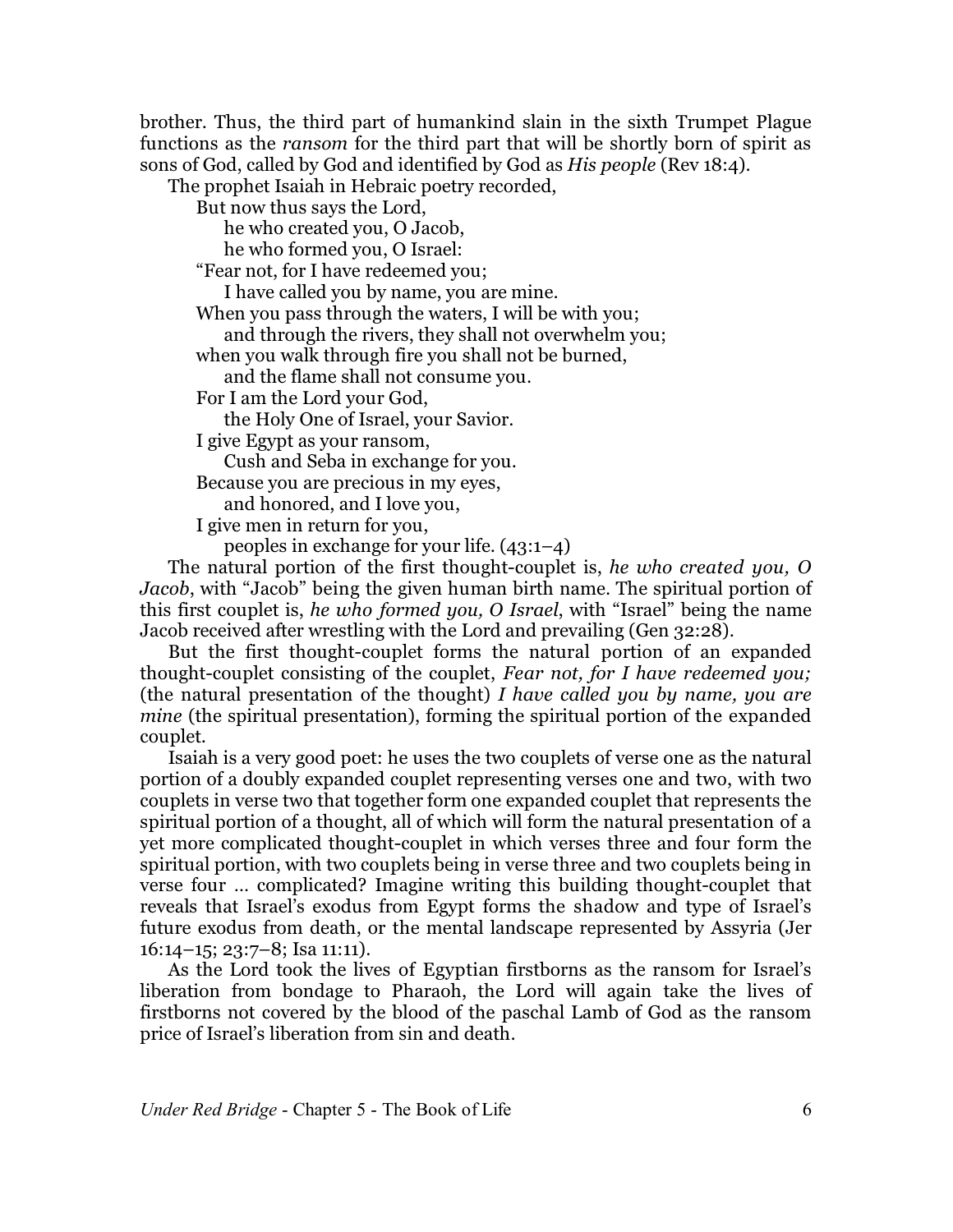When will the Lord take the lives of firstborns not covered by the blood of the Lamb of God? He will take these lives at the second Passover liberation of Israel, now a nation circumcised of heart (Rom 2:28–29), now a people who were not before a people (1 Pet 2:9–10). He takes these lives at the beginning of the seven endtime years of tribulation—and the taking of these lives forms the shadow and type of the sixth Trumpet Plague.

Approximately a third of humankind are firstborns, with very few of these firstborns covering their sins with the blood of the paschal Lamb of God, taken on the night that Jesus was betrayed (the dark portion of the  $14<sup>th</sup>$  of Abib). As a result, approximately a third of humankind will be supernaturally slain in a very short period (between the 14 $^{\rm th}$  and 17 $^{\rm th}$  day of the second month): this means that more than two billion people will die suddenly, all of whom are firstborns who did not take the Passover sacraments.

The focus of the world will instantly be on God. Whatever was important the day before will no longer be important. Getting right with God will be the only thing of concern.

If a third of humankind dies at the beginning of the seven endtime years, these years coming upon humankind as the flood came upon the earth in the days of Noah who entered the Ark on the 10 $^{\rm th}$  day of the second month, the day when the Passover lamb for the second Passover was selected and penned, then two thirds of humankind will remain alive  $[1 - \frac{1}{3} = \frac{2}{3}].$ 

But of the two-thirds of humankind left alive, a fourth is given to Death, the fourth horseman and fourth king: "And I looked, and behold, a pale horse! And its rider's name was Death, and Hades followed him. And they were given authority over a fourth of the earth, to kill with sword and with famine and with pestilence and by wild beasts of the earth" (Rev 6:8). The math now is:  $\frac{2}{3}$  x  $\frac{3}{4} = \frac{1}{2}$ . This fourth king is dealt a death blow and his body is taken to be burned when the kingdom of this world is given to the Son of Man, so except for those killed when Satan makes an image of this fourth king and makes the image speak, Death is finished for the kingdom of this world really belongs of the Son of Man even though Christ Jesus will not return for another 1260 days. But with only half of humankind remaining alive, the sixth Trumpet Plague occurs.

The math following the sixth Trumpet Plague is:  $\frac{1}{2} \times \frac{2}{3} = \frac{1}{3}$ . One third of humankind will remain alive, the number the prophet Zechariah gives … this third part of humankind equate to the ten virgins, in that they were born empowered of spirit when they received a second breath of life. They were never under grace; they never committed sins in the inter-dimensional portion of the heavenly realm. They are true spiritual virgins whereas disciples born of spirit prior to the second Passover have "covered" sins that either will or won't be given to Satan when their judgments are revealed.

But of the ten virgins, only five enter with the Bridegroom.

There are not many names written in the Book of Life; there are few.

Peters asks, "'If the righteous is scarcely saved / what will become of the ungodly / and the sinner"  $(1$  Pet 4:18).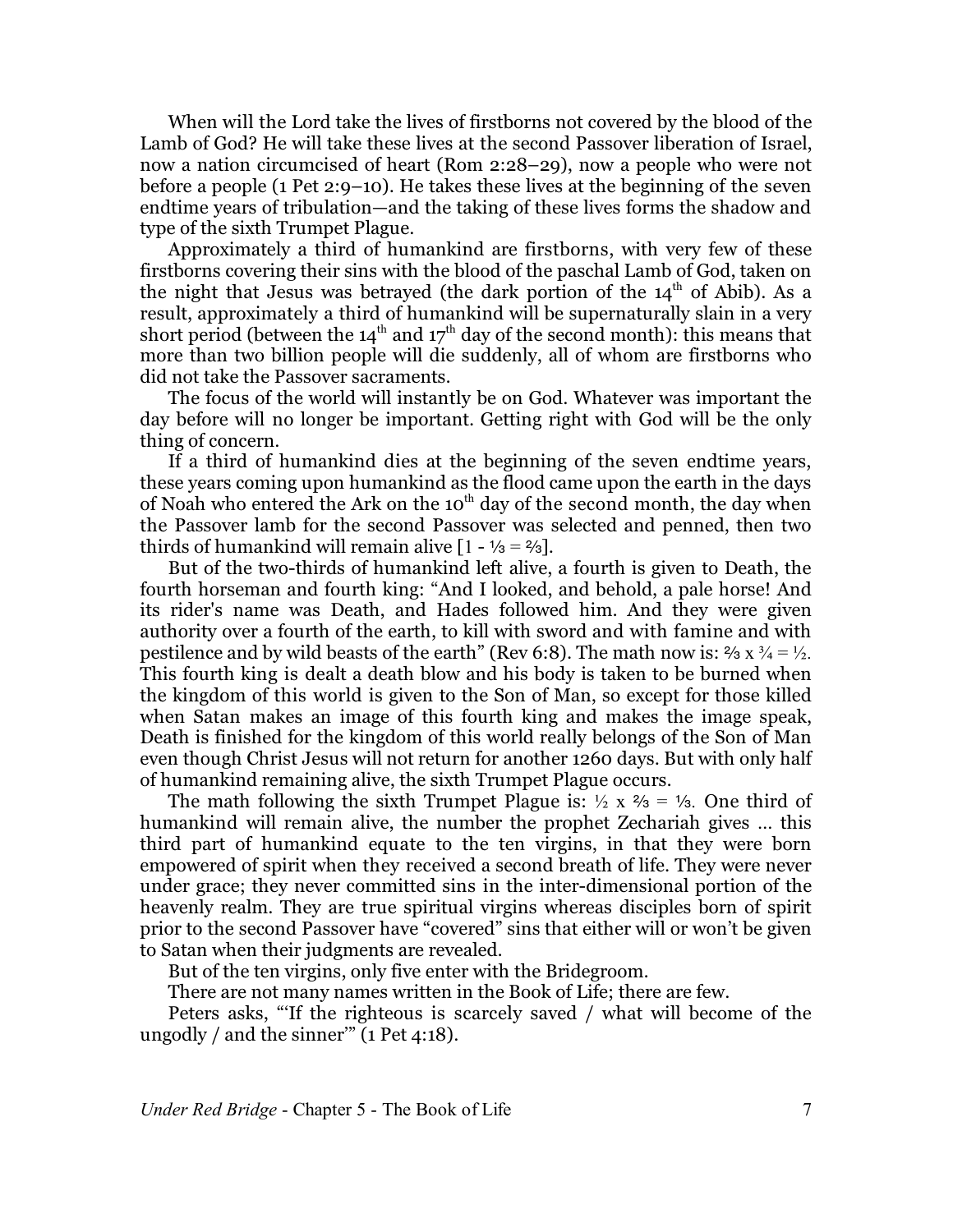If the Chinook run was scarcely saved in the Salmon River, what happened to the silvers (coho)? They have been placed on an endangered species list, a list headed by Sabbatarian disciples.

2.

Fall Creek is properly called the Treat River … none of us knew Fall Creek as the Treat River, but that is the name shown on satellite maps of the next major tributary to Salmon River east of Slick Rock Creek, the name of the stream we identified by the falls that prevented salmon and steelhead from migrating into the stream's headwaters, the falls eight feet or so high and about a hundred yards upstream.

Does knowing the name of a stream give to the one knowing the name power over the stream?

There was a long slick hole in Salmon River just upstream from where Fall Creek entered. Steelhead fishermen would park at the bridge that wasn't safe to cross most of the years I was in high school, then work their way downstream to the hole. I once hiked from where we lived up Slick Rock Creek to the hole only to find a couple of fellows there fishing with Alka-Seltzer tablets, the fizz apparently able to entice steelhead with headaches to bite when Okie Drifters wouldn't.

There was an old sawmill and homestead on the bench land just across Salmon River. A graveled road went past the homestead and on up the hill, then bent sharply left, with a less traveled road crossing the creek and continuing south by southwest maybe a half mile. There used to be a homestead where the road bent left, with only the house and orchard still standing. Some of the fellows in high school would go up there to drink until one side of the bridge sagged so badly crossing the bridge with a vehicle was dangerous. After that I had the area pretty much to myself: I would come in from Slick Rock Creek, climbing the draw about where New Bridge Road (there was no "new bridge" then) intersected Slick Rock Creek Road …it was on the old bridge over Slick Rock where I confronted a bull that didn't want me to cross. I was packing home a large otter I taken. I was tired, cold; Slick Rock was flooding, and I didn't want to hike an extra three miles around the hill to Boulder Creek.

When Dad and Mom began to farm in 1946, Dad's older brother Floyd gave him a dozen "wild" milk cows, one of which broke free when Mom was milking it and ran over me when I was really too young to remember the incident. I grew up with a fear of cows that wasn't so great the fear could be called paranoia but more of an uncomfortable feeling that caused me to avoid situations requiring close contact with cattle. But to cross Slick Rock with that otter over my shoulders I not only had to confront the bull on the bridge but had to convince the bull to give way and let me pass, and the bull wasn't intimidated by my presence.

I stood on the approach to the bridge, yelled, waved my arms, and the bull stood staring at me.

Letting the otter slide from my shoulders—it was the only one I took while in high school—I picked up a fallen limb about three inches in diameter and four feet long that had been laying on the ground long enough to be brittle. And with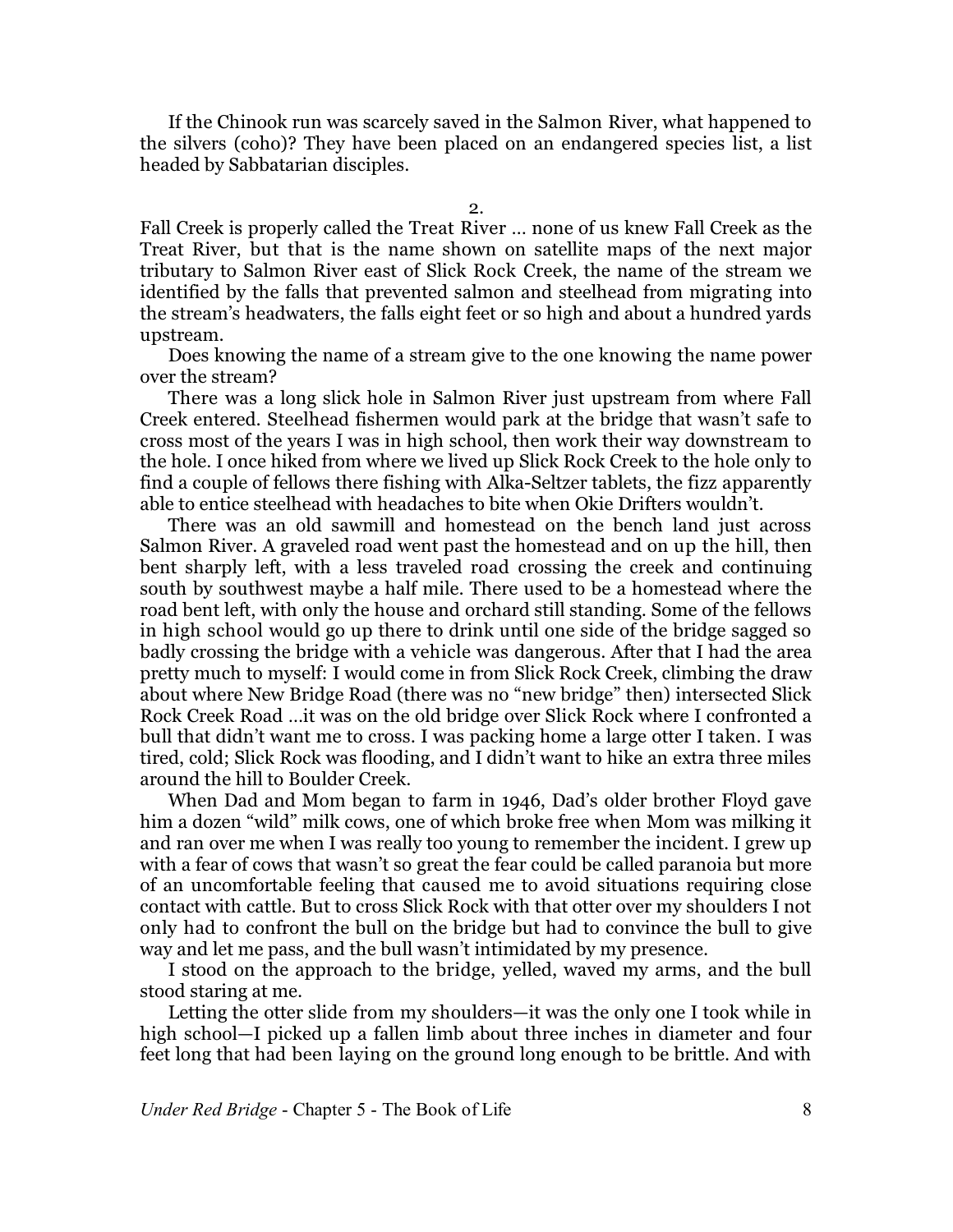the limb in hand, cocked back as if it were a baseball bat, I edged onto the bridge, yelling at the bull every inch of the way … when close enough, I hit the bull across its ears with the limb, shattering the limb, and apparently not phasing the bull. I backed off the bridge as fast as I could, and the bull just stood where it had been standing all along.

I seriously considered hiking around the hill to Boulder Creek, but just didn't have the strength to do so.

Grabbing an alder sapling maybe four inches in diameter, I bent the alder and began cutting through it with my skinning knife, a task that took ten or more minutes, all the while the bull stood in the middle of the bridge watching me. When I finally cut through the sapling, pared away its limbs, and cut off it top, I had a pole about ten feet long that I intended to use as a club—and I again ventured onto the bridge.

The bull, seeing the pole, turned and hurried toward other cattle in the fenced pasture across Slick Rock.

I didn't throw the pole away, but carried it with me after I returned the otter to my shoulders … the otter seemed as heavy as a spike buck (not counting its tail, its pelt stretched over five feet in length). My legs were rubbery as I crossed the pasture and hurried along the graveled road, wondering what I would have done if the bull hadn't given way.

In the years since, years in which I married at eighteen, relocated from the Oregon Coast to Alaska, took an undersize boat from Homer to Kodiak then on to Dutch Harbor without having previous sailing or commercial fishing experience, entered graduate school without an undergraduate degree, and have taken on the theological orthodoxy of Christendom—years in which I confronted fear without the luxury of behaving fearfully—that bull on the bridge is the memory that has underlain the workman-like manner with which I have passed through problems, feeling fear but not panic. The person without fear is a fool; the person stymied by fear is a coward; and neither fools nor cowards will enter the kingdom of heaven, which means that those who will be glorified firstfruits will feel fear, will confront those fears, and will set those fears behind them as they get about whatever they have to do (Rev 21:8) for fear is not of faith, and without faith no one can please God.

Once the seven endtime years of tribulation begin, every sane person will feel fear when the realization occurs that a third of humankind has perished in a day, but for the person filled with spirit and thereby liberated from previously indwelling sin, that fear will be outside the person and something that can be examined as if it were a tangible object like the bull on the bridge.

3.

About where Boulder Creek joins Slick Rock Creek, there used to be an overgrown BLM road that climbed the ridge on the northeast side of Slick Rock and crossed over to Fall Creek (Treat River) … there was no bridge over Slick Rock where the BLM road crossed, only a ford. I waded the ford one day when thirteen—I had just acquired a Lee-Enfield, Mk4, .303 British, my first high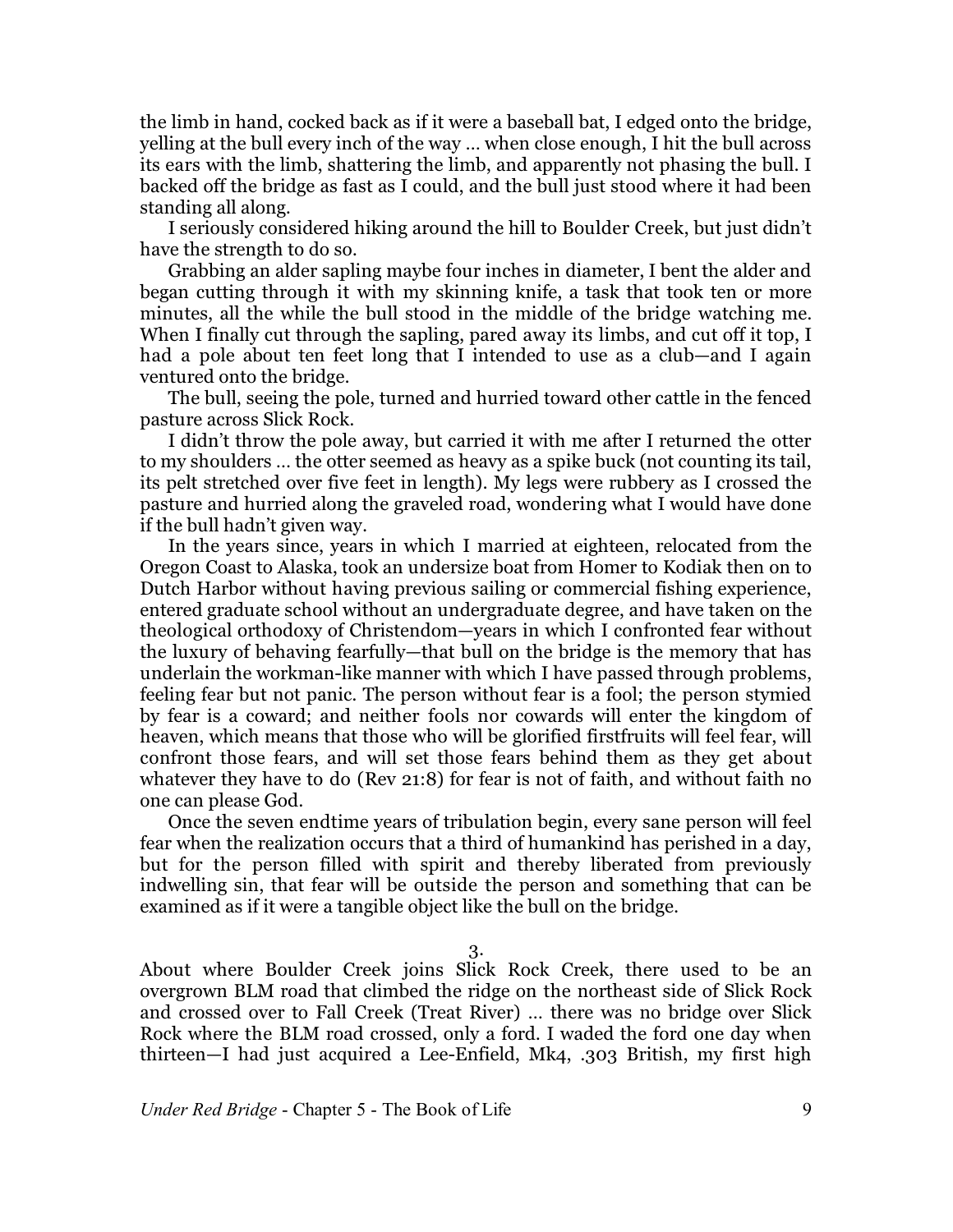power rifle, and despite claims about what a great battle rifle the Lee-Enfield was, the rifle was a \$19.95 surplus dog that had been hastily machined during the War, that had a two-grove barrel and poor accuracy, but that was a legal deer rifle whereas my .22 was not. The .303 cartridge is certainly adequate for deer, its bullet heavily enough constructed that meat damage was minimal as bullets would hang-together as they passed through deer, punching quarter size holes through rib cages, breaking whatever bones hit and continuing on.

My rifle was stock military, with its short stock and heavy brass butt plate. It was not the jungle carbine, but was about as short though without the flash suppressor. It was what we could afford at the time while Ben's rifle was acquired a little later and was the "sporterized model" for \$29.95 … the cartridge problem was simplified by both of us having .303s.

After wading the ford, I climbed the ridge via the BLM road, looking for deer, any deer, I wasn't fuzzy. A doe ate as good as a buck, and I was tired of eating salmon every day. But as I neared the top of the ridge, I slipped, fell, and jammed maybe four inches of forest duff and dirt up the muzzle of the .303's barrel, enough that I knew I had to clear the pug before I could shoot the rifle.

I found a dead limb that looked to be long enough and small enough to push the dirt from the barrel, took the bolt from the receiver, and pushed the stick into the barrel where it immediately broke off. Now I had serious problems.

I knew that I would have to use a green limb to clear the barrel, so I cut a hemlock bough that was about three feet long and three-eighths of an inch in diameter.

With the bolt and rifle in one hand and the hemlock bough in the other, I topped the ridge, found a log that was relatively dry upon which I could sit, and I began whittling the hemlock branch into a ramrod.

I had no sooner sat down than a doe ran up the BLM road and stopped about ten feet from me, staring right at me. If the rifle would have been serviceable, I would have shot her. But as it was, all I could do was curse at her, which I did, saying many things I would not today utter or even think (as a result, I don't remember what I said other than I cursed her).

I whittled, and the doe stood transfixed, not blinking, not moving an ear, frozen in time.

I don't know how much time passed, certainly minutes, but shortly I had the green hemlock bough looking like a ramrod, and I pushed both the dead branch and the dirt out of the barrel … the doe was still staring at me, and I was still cursing her. But with the barrel clear, the rifle only needed a cartridge in its chamber and the bolt returned to its breech to be serviceable—the doe didn't blink when I slipped a cartridge into the chamber and twisted slightly so I could shoot without much movement.

Lee-Enfields cock on closing, and they cock with two loud metallic clicks … on the first click, the doe spun and was gone, disappearing as if never there.

After my encounter with the doe, I continued down the BLM road. I hadn't before been to Fall Creek, didn't know how close I was, and didn't know that John Van Hyning had watched the entire incident from across a draw where he too was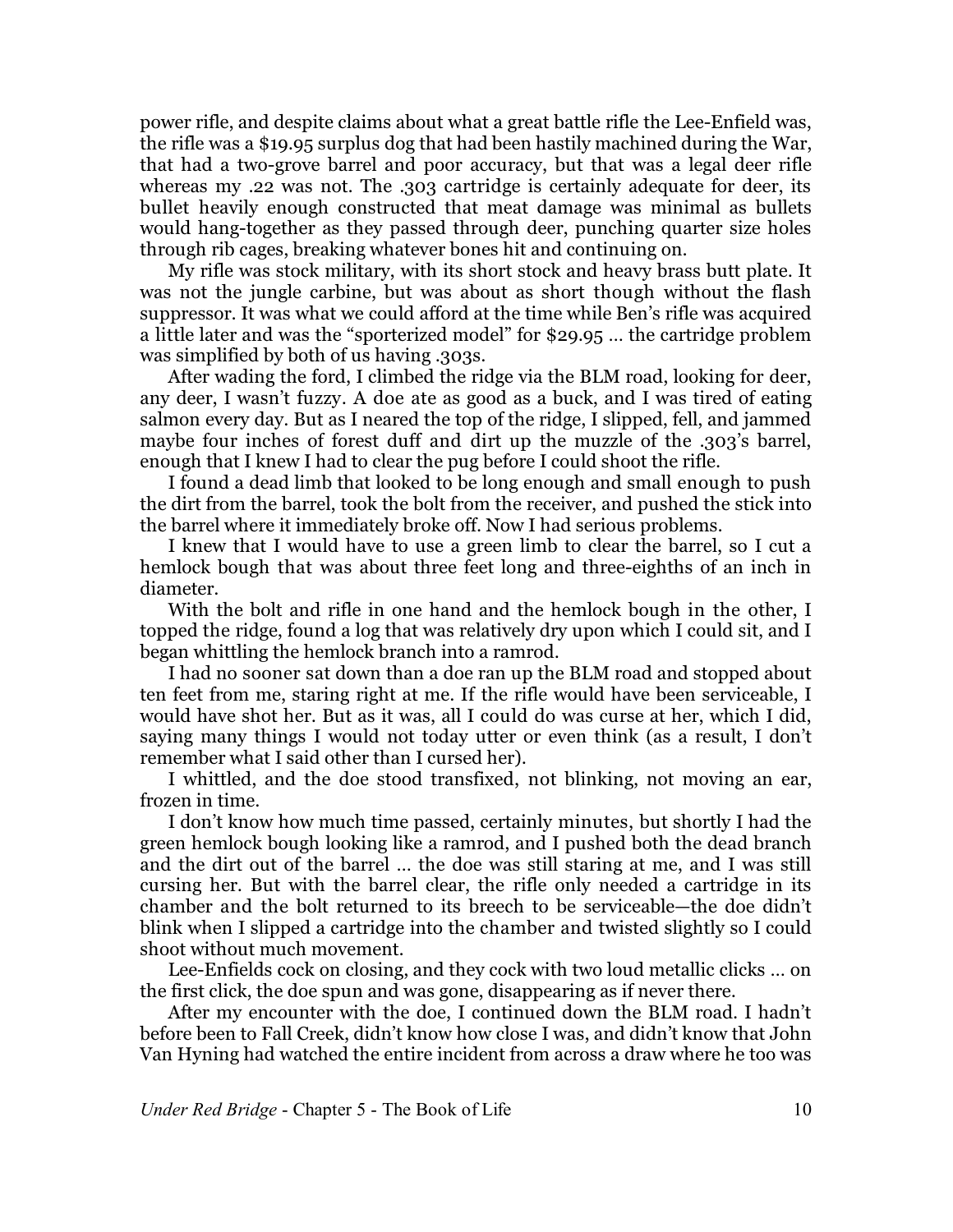hunting deer … John was roughly the age my dad would have been. He had grown up on the hilltop farmstead between Treat River and Salmon River, and as a lifelong logger, he knew the area where we then were, and knew that in the bowls between Treat River and Slick Rock, deer gathered to get out of wind storms and few hunters ever ventured into these bowls. John showed the farmstead where he grew up then gave me a lift home.

I returned to the orchard of the old Van Hyning homestead many times during the next two years. I could count on at least one good buck being in the orchard.

Not much of the older Van Hyning farmstead remained by fall 1962, when the Columbus Day storm took down its barn, constructed of hand hewn cedar timbers some sixty feet long, scattering the timbers through the bracken ferns as if they were pickup-sticks. The spring house was still there, and from the spring house I shot a deer which the high school counselor tagged. But the house had mostly collapsed, and alder seedlings had reclaimed the once cleared fields … the work of a generation had been lost to *nature* within the lifetime of the next generation. An old-growth forest is *old growth* because the tree lives longer than the logger—all a man does is vanity, a pushing against nature that lasts until the man tires and succumbs to nature. Why is such importance placed on the futility of pushing against that which will prevail over the person? Solomon wrote that *for everything there is a season*: it is now the season to select the harvesters of the firstfruits of God, and today, these harvesters are very few in number.

On Thanksgiving Day, 1962, Ben climbed the ridge between Slick Rock and Treat River about where the New Bridge Road insects Slick Rock Road. He found a bowl between the ridges where deer had holed up to get out of storm of the previous day, but that's a different story, one that'd cover years. However, I will say that both Ben and I took a buck out of that bowl late-afternoon after he saw more than twenty bucks there that morning. He came home, ate Thanksgiving turkey, changed guns, and didn't expect to see much as dusk settled in the grayness of a day without sunshine … his buck was a substantially better than mine. And that was the last time we ever hunted together.

The doubling of Hebraic thought-couplets is seen without being observed in Solomon's most famous lines,

For everything there is a season, and a time for every matter under heaven:

a time to be born, and a time to die;

a time to plant, and a time to pluck up what is planted;

a time to kill, and a time to heal;

a time to break down, and a time to build up;

a time to weep, and a time to laugh;

a time to mourn, and a time to dance;

a time to cast away stones, and a time to gather stones together;

a time to embrace, and a time to refrain from embracing;

a time to seek, and a time to lose;

a time to keep, and a time to cast away;